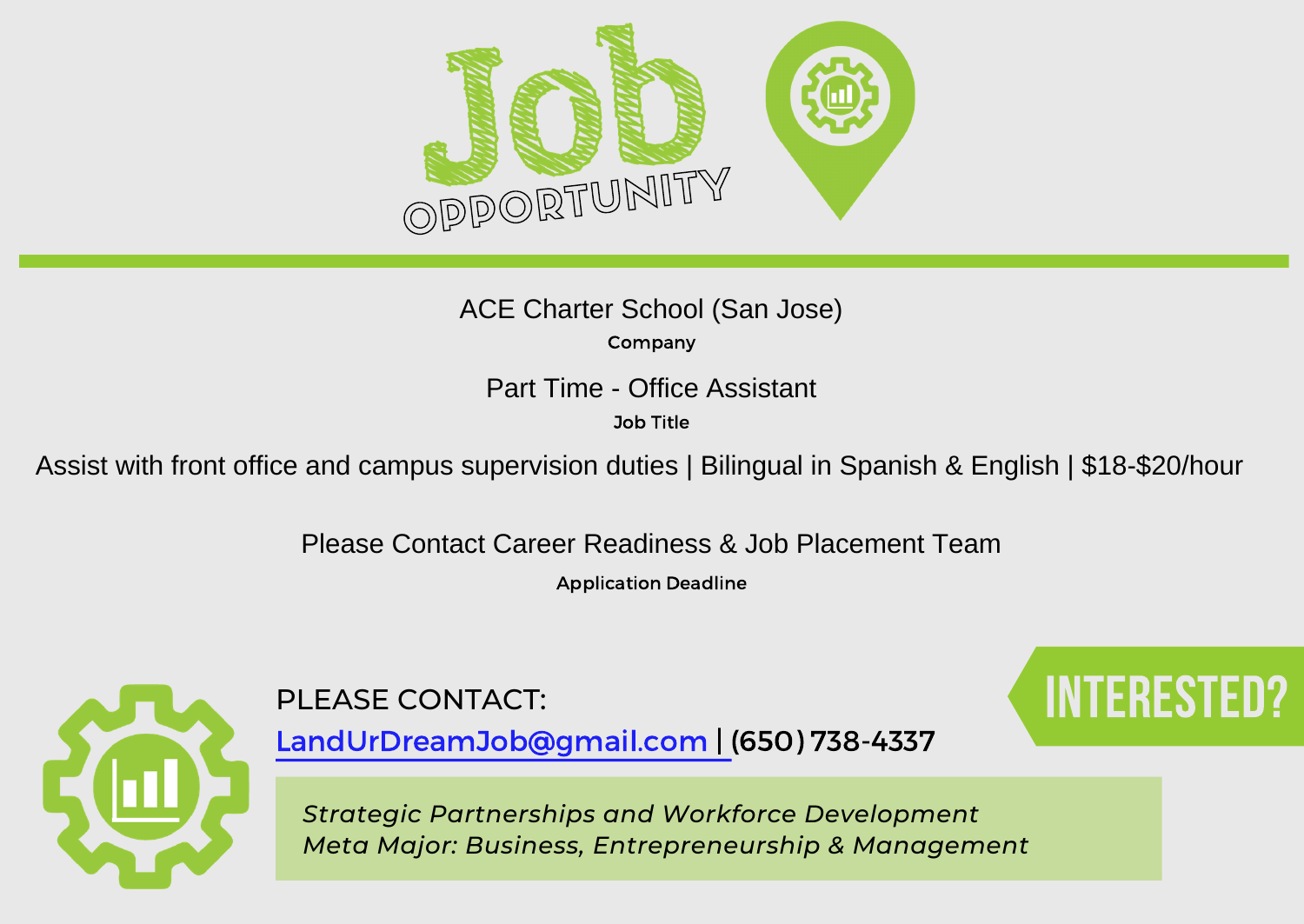

Company United States Postal Services (San Francisco)

Job Title

Part/Full Time - Holiday Clerk Assistant<br><sup>Job Title</sup><br>Perform a variety of sales, customer service, and mail processing tasks at the retail window | \$18.15/hr

Please Contact Career Readiness & Job Placement Team

Application Deadline



PLEASE CONTACT: Interested: INTERESTED

LandUrDreamJob@gmail.com | (650) 738-4337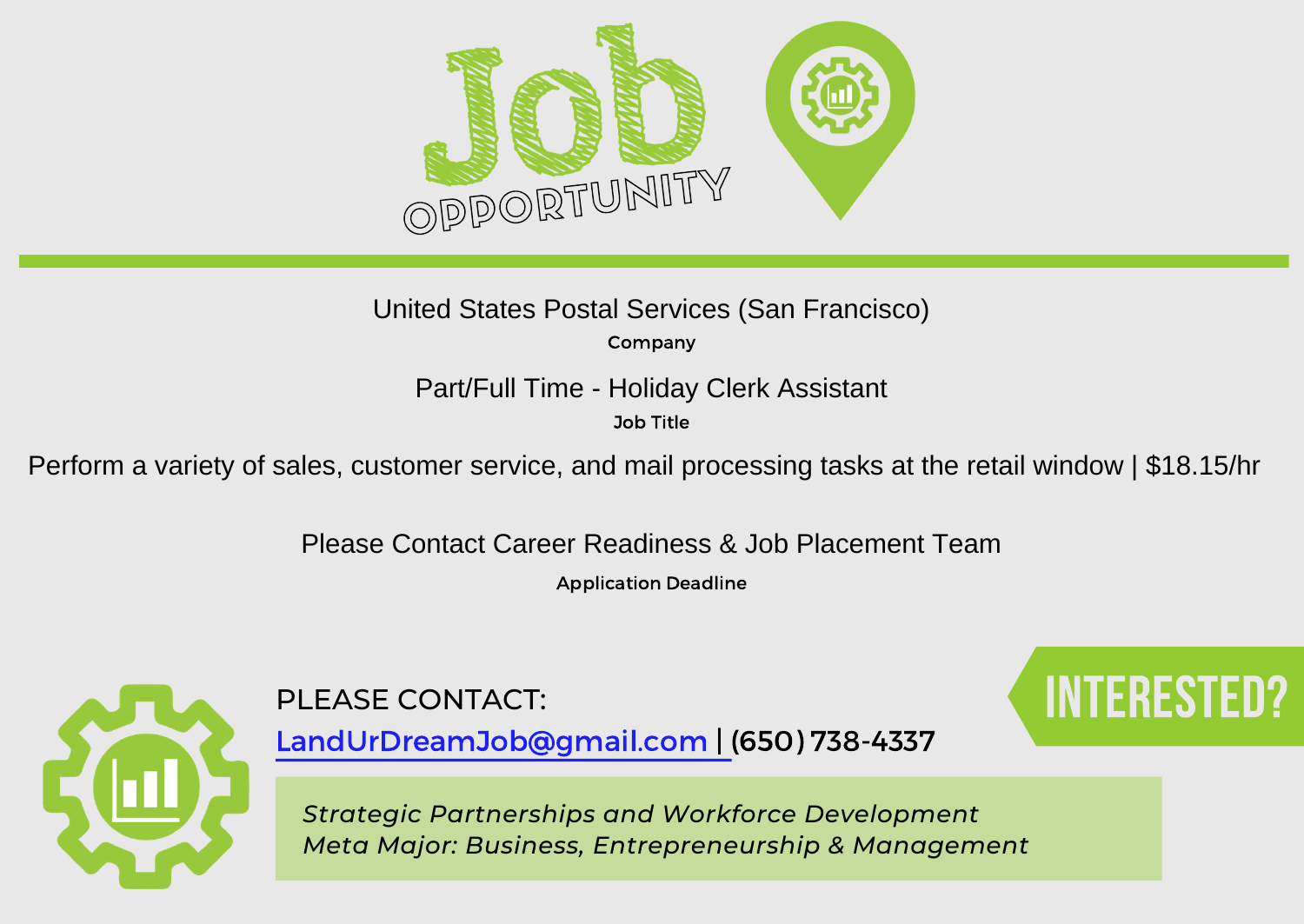

Company Soonest Express Inc. (South San Francisco)

Job Title

Part Time - Market/Account Associates<br>
<sup>Job Title</sup><br>Coordinate sales efforts with team members and other departments to reach sales target | \$16/hour

Please Contact Career Readiness & Job Placement Team

Application Deadline



PLEASE CONTACT: Interested: INTERESTED

LandUrDreamJob@gmail.com | (650) 738-4337